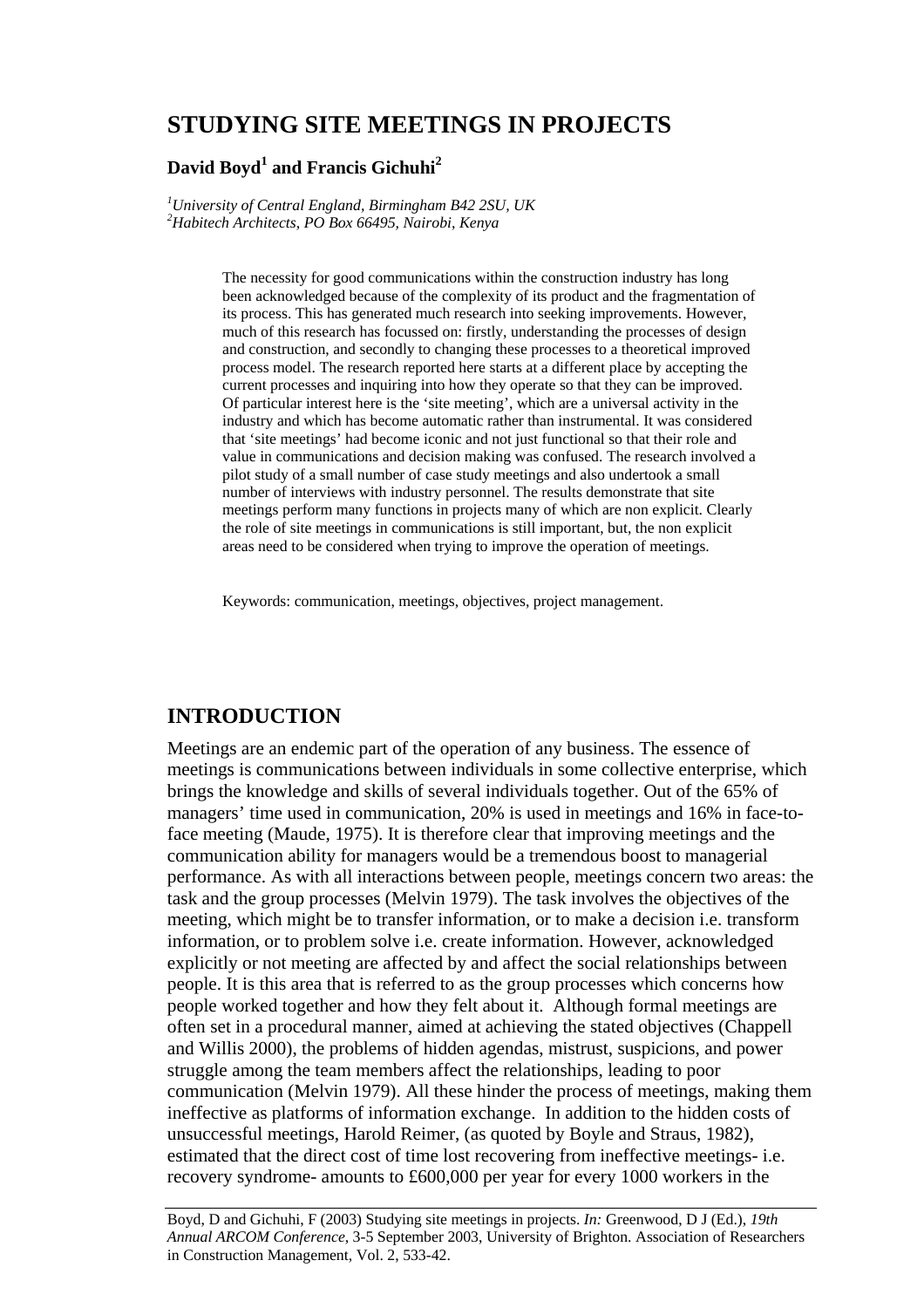United States. But the benefits of a good meeting in team building, improving communication, and raising morale, normally lead to improved (or at least sustained) productivity. The delivery of projects involves complexity because of the number of components, the uniqueness of design in particular locations and the numerous organizations and people required to complete buildings (Walker 2000). Thus, meetings are essential for the successful delivery of projects and occur throughout. The current operation of the construction industry is highly fragmented, that is different organizations undertake different specialized tasks and further these organizations differ at different stages of the project (Walker 2000). Therefore, it is not surprising that poor communications has been identified as a major cause of underperformance in projects. This poor communication has been a theme of numerous reports and studies on the construction industry in the UK; for example: Banwell (1962), the Tavistock Institute Studies by Higgin and Jessop, (1965) and Crichton (1966), and the more recent ones by Latham, (1994), and Egan, (1998) all saw this as a critical aspect of the problem. In particular the Tavistock researches were conducted under the title of the 'Building Industry Communications Research Project' (Boyd and Wild, 2002). Little of this research reported on the specifics of meetings rather taking a strategic overview of the operation of projects i.e. how they fit into an idealistic project development model. In order to start to address this, research reported here focused on site meetings. Site meetings are a universal occurrence on construction projects and can involve the widest participation of actors: clients, consultants, contractors, sub-contractors and suppliers. They were considered a good starting point to develop an understanding of the significance of meetings, thus this paper reports on research that investigates individual's experiences of construction site meetings and observation of meetings in two projects. The aim was to seek improvements in meetings not from an ideal of operation but starting from current processes and searching for workable modifications. Theoretical work on construction project processes was used to set the framework and questions for this inquiry. This paper will report on some of the results and conclude with an initial analysis of the problems. In particular the significance of the hidden objectives of meetings will be stressed and that improvements in the success of meetings requires attention to this aspect.

# **SITE MEETINGS IN PROJECT PROCESSES**

According to Chappell and Willis, (2000),

*"it is common in all construction projects to have regular (fortnightly or monthly) site meetings during the construction phase. These meetings are held in almost, if not all, the projects, and no matter how well the contract documents or modes of communication are, the need for face-to-face communication seems to be universal."* 

Theory would suggest that there is no need for site meetings especially when projects are well design and planned so that the right information should flow to the right people at the right time, and, of course, the right people have been appointed. This theoretical viewpoint on projects abstracts (and simplifies) activities out of everyday practice. Winch (2002) states that "the construction project is an information process through time – an information flow (communication) that stimulates and controls a materials flow." In this theoretical viewpoint, a mapping of the project process, allows us to trace the path and sequence of communication within the project system. The two reports by Higgin and Jessop (1965) and Crichton, (1966) respectively gave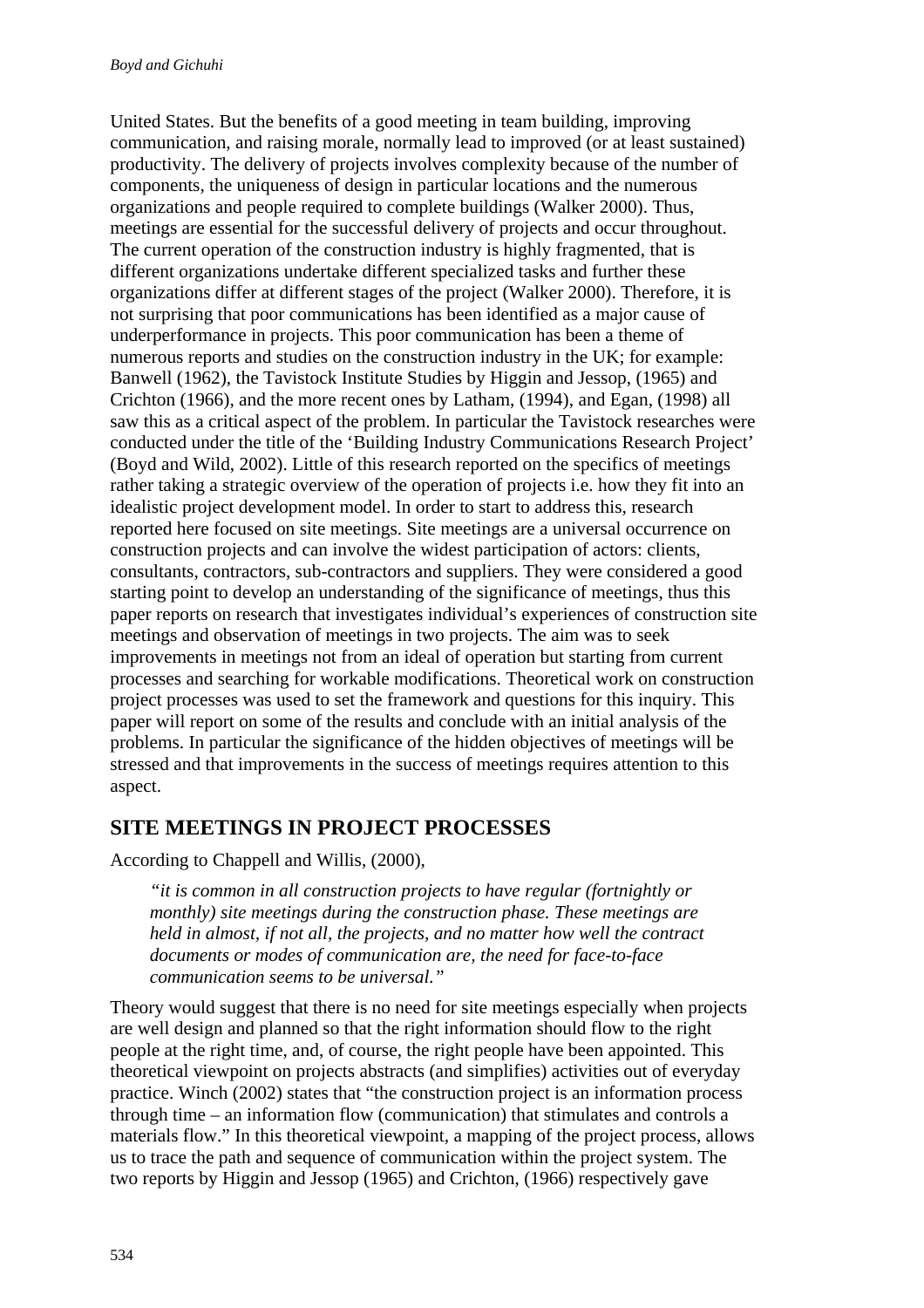identification to the relationship between communication and construction processes and arguably created the first process map of a construction project (Boyd and Wild 2002). Process mapping is an approach to visualizing business processes, having its origins in manufacturing method study (Hunt, 1996). The aim of method study is to find the most appropriate flow for materials on the shop floor in a manufacturing context using flow process charts. This enables those responsible for the particular tasks being charted to analyse, discuss and thereby identify possible improvements. Considerable work has been done on process mapping for the construction industry and a process protocol has been developed (Kagioglou et al, 1998). This allows us to present the requirements for information at each stage of the project and to identify the roles of the actors in this process. Much earlier work developed AIDA (Analysis of Interconnected Decision Areas) which tried to work on the reductionist requirements for decisions making and in particular look at the interdependence of choices in the construction process (Crichton, 1966). All these tools delivered an improved understanding of construction processes and theoretically an awareness of the requirements for improved meetings. However, the tools have said very little about particulars of how to work on project concentrating on strategic requirements and saying what ought to happen. Winch and Carr (2001) have a similar critique and concentrate their attack on process modelling around the costs of information requirements at project reviews and the governance of the processes. They state that "we have criticized the development of the generic process protocol on the grounds of historical experience and its ignorance of the realities of project based competition". In our opinion these studies fail to acknowledge the individual in projects. Because of this they fail to accommodate such issues as antipathy to meetings and hidden objectives. The antipathy can be for practical reasons, for example that there are other cheaper and more effective ways to achieve the objectives than meetings; or status reasons, for example as progress of work on site shifts attention across the building processes and elements, some participants roles become redundant at certain levels. In casual conversation, lots of people bemoan the negativeness of certain individuals personalities. Whether for power or to relieve anxiety, individuals have agendas beyond the project. Only Melvin (1979) has really engaged with these issues in the construction industry. The Tavistock Studies (Crichton 1966) determined that projects possessed both formal and informal systems of communications. The formal side deals with the objectives for example as regards meetings as set out in the agenda and records of meetings. The informal aspect deals with the exchange of ideas, brainstorming, opinions and the implicit objectives of the project. There are three formal objectives of site meetings general to all projects, which are;

- To measure and report actual against predicted progress
- To answer queries, and
- To provide information and make decisions.

However, as noted by Pinto (1998),

*"Successful project management is directly linked to the ability of the project managers and other key players to understand the importance of organizational politics and power, and how to make them work for project success".* 

These politics find expression during site meetings where all the parties come together to discuss project issues. There are not only differing objectives between the various project groups but even among members of the same group. They are dynamic and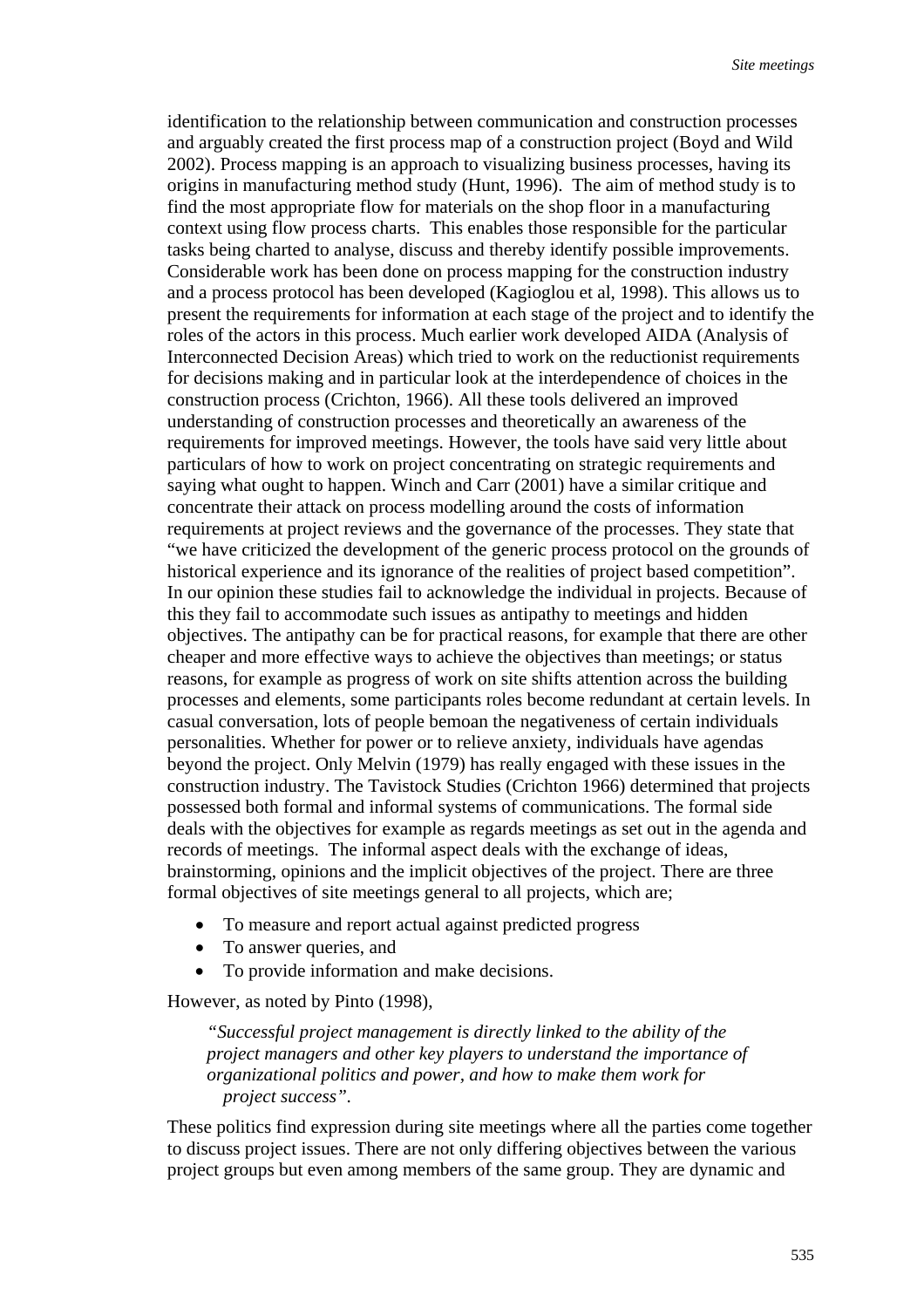found in almost all stages of a project and evolve with the project. Being implicit, these objectives remain hidden and often frustrating to the team. They are framed around individual values and prejudices, and may or may not be obvious to the holder. They find expression in hidden agendas, power and politics, leadership and trust all playing in the arena of site meetings. Not many authors have ventured in this important area of the implicit objectives of site meeting perhaps due to the difficulties inherent in discovering secrets. However, Higgin and Jessop (1965) and Crichton (1966) have argued that communication in projects is an attempt to reduce the uncertainties and integrate the interdependent activities of the teams who otherwise work as independent entities. Implicit objectives can therefore be traced from three sources: -Interdependency of process; Handling uncertainty that was endemic in projects; Fragmentation of roles. Melvin, (1979) states "The needs of the job will often be lost in attempting to settle responsibility for broken agreements irresponsibly taken by all parties." In underlining the implied objectives of formal communication, he notes that "at such formal site meetings - in theory set up to meet the management needs of the project - all are imprisoned by their collusive acceptance of unreal, independent accountability for parts of an interdependent responsibility."

# **PROCESS OF INQUIRY**

Our study acknowledges the work on Process Protocol and Winch's critique but chose to investigate the realities of project processes taking Melvin (1979) and the Tavistock (Crichton 1966) position and seeing them as much as social relations between people as organizational interactions. This means that we consider that individuals' experiences and viewpoints are important in the conduct of meetings as well as the way the project task is constituted as a process and the way it is governed. Our source of information was individual actors: clients, consultants, contractors etc. and observations of individual actors within a contextualized setting of live meetings. Ten people were interviewed: three clients (a National Health Service (NHS) manager, a private developer, and a housing association manager; two design team members (an architect and a building surveyor); three contractors and two project managers. This was understood to be a pilot study rather than an extensive investigation but it was hoped that sufficient rich information would be gathered to take the investigation forward so as to start a more substantive action research project. There were three objectives in the interviews. The first objective was to investigate how communication arises in projects. This was approached by asking the interviewees to describe their roles in the project processes familiar to them so that we could learn how they related with the others. The second objective was to understand the place of site meetings in the management of project processes. This was approached by asking the interviewees to describe the process and conduct of a meeting and its objectives. The third objective was to investigate the group processes of site meetings in project process. This was approached by asking the interviewees to describe two meetings that they had attended, one considered successful and the other unsuccessful. The interviews were complemented by observational studies of meetings in two case study projects in order to explore to access direct evidence of the issues presented in the interviews. Meetings were observed and informal interviews conducted with participants. Two projects were chosen for study – a prison in the Midlands, and a school in the South England. These projects were selected because they were at different stages of construction and had different forms of procurement.. The prison project was procured under a Design and Build contract. The project involved construction of 240 no. prison cells for a class "B" in the West Midlands, United Kingdom. The building work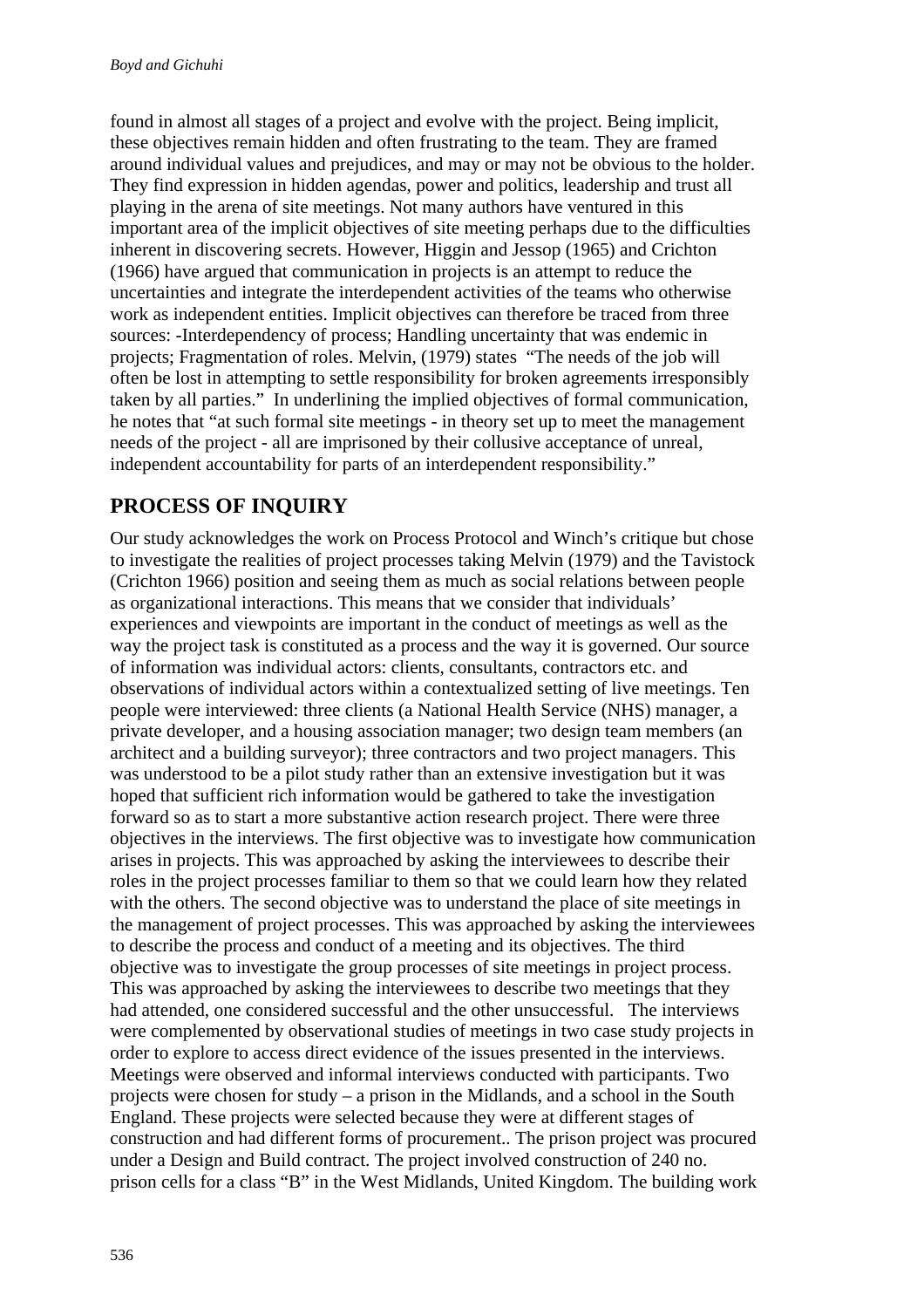comprised of two three-storey twin blocks arranged around central courtyards. The cells were made of prefabricated concrete boxes stack on each other with welded metal plates at joints. At the time of the study, about 60% of the construction work had been done. It had established procedures for meetings where all participants understood their roles well. The teething problems had therefore been overcome while the real issues of meetings were well underway. The school project was a Private Finance Initiative (PFI) procured project. It was in the early stages of construction and hence still developing procedures for meetings. It involved the design, construction and operation of a new school in the South England. The new school was to replace the existing old one also within the same neighbourhood. The PFI arrangement made the organizational engagement more complex and being unfamiliar to most of the participants induced additional anxieties about processes.

## **INTERVIEW RESULTS**

#### **Roles and Objectives at Site Meetings**

On the whole the interviews demonstrated a conventional view of meetings and actors within them. The client saw their role as that of listening, filling in the gaps of foresightedness and receiving the financial statement. They also helped to make onspot decisions "*within certain limits*" (P3). They probed into the information given and "*tried to bring out to the surface project issues so that solution can be sought*." (P1). They also took the opportunity "*to collect and extract information that would help them make decisions*" (P2). The design team on the other hand saw their role as that of giving expert information receiving reports and resolving conflicts. With the context of traditional procurement, they also saw their role as that of chairing and directing the meeting to achieve its objectives. The project managers saw their role as that of *overall co-ordination of the team, and chairing the meeting.* Yet others saw their role as arbitrating between the conflicting decisions of the design team. The contractors felt their role was *to be told what to do by the experts*, and requesting for information. All the interviewees were able to identify the explicit objectives of the meetings as those indicated in the agendas, and the ones that meetings were intended to fulfil within the project process as described earlier. The interviewees also identified other objectives such as, evaluation of claims for delays, health and safety report among others. All interviewees acknowledged hidden objectives. Though not uniform, these implicit objectives seemed fairly similar among the various teams. A client said he went to the meeting with an objective to "*keep an eye on the project weather*" (P1). He also assumed 'symbolic power' and "*reprimanded the contractor on wrongs done*." He *"never complimented the contractor even when he had done something good*" in order to be on the offensive. Another client used the meeting "*to deal with the current problems and get a snapshot of the administration of the contract*," (P2). Other implied objectives of the clients were to understand the people in the project, and get the 'real truth' since "*contracts don't construct buildings, people do*." Another implied objective was to show power. The consultants were accused of showing powers that they did not really have. However, many participants seemed to suggest that the client carried power by virtue of being the paymaster. The project managers felt that a show of power was important in order to have an effective meeting, but thought the real power rested with the contractor.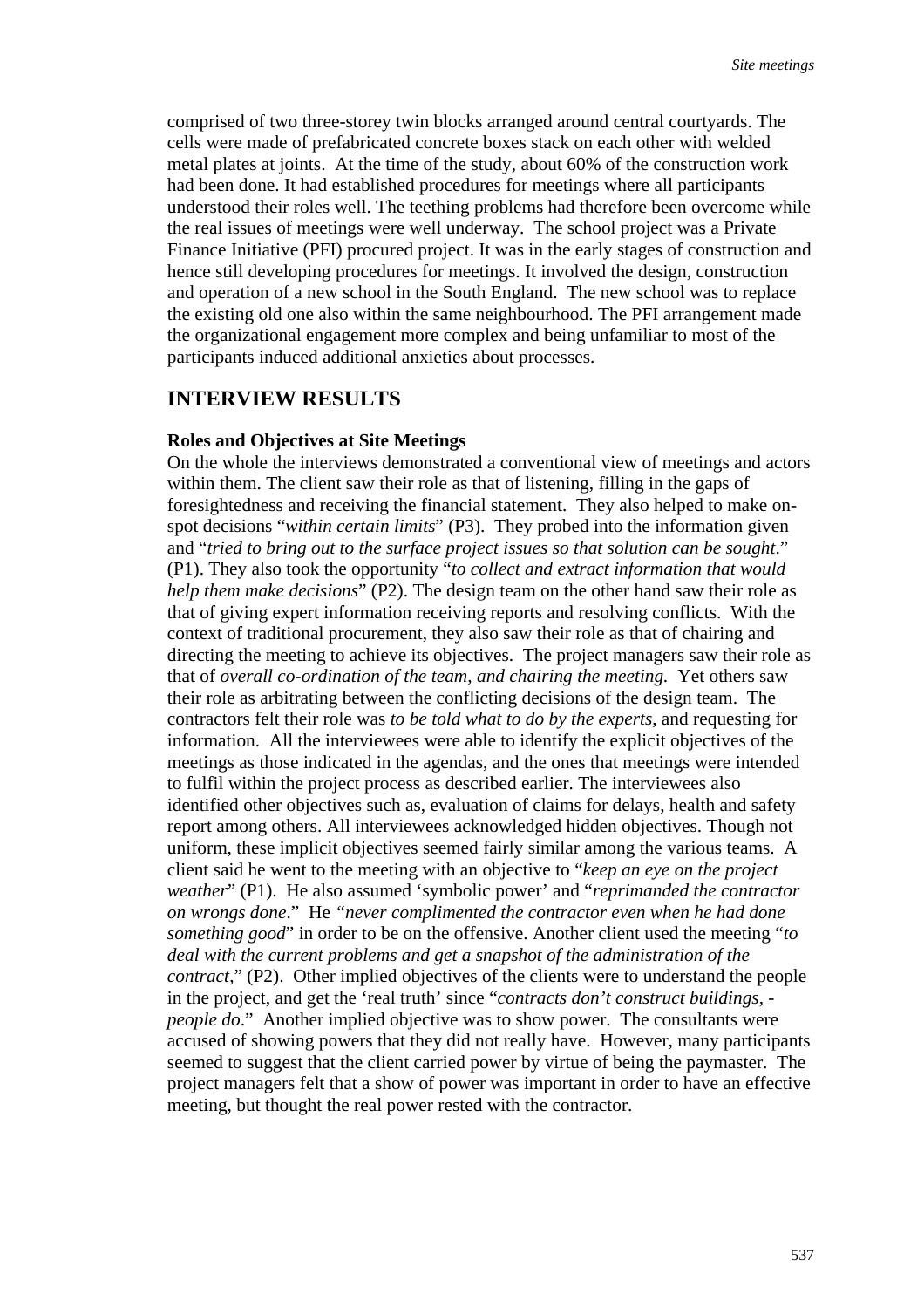#### **Success and Unsuccessful Meetings**

All participants associated a good meeting with a good project – on time and to budget. The contractor saw a successful meeting as one where "*problems were resolved without finger pointing*," (P7). A meeting was also described as successful when "*there was frank and honest exchange of views based on accurate and true information*," (P 10). Free exchange of information, no blame culture, fair settlements of claims, and trust were also mentioned as some of the aspects which made meetings successful. One client participant described an unsuccessful meeting where; The contractor had given very low prices for a hospital extension and refurbishment job. The contract had been procured on tender basis and the margins were too low to sustain operations on site. Thus, during meetings, the contractor looked for all reasons to make claims and cut costs. As a result of the attempts to cut costs a by-pass corridor was constructed wrongly so that stretchers could not be pushed through. When this problem was raised at a meeting the contractor deliberately lost his memory and could not remember anything he had been asked. This caused deep-seated frustration and annoyance in everyone, making the meeting atmosphere very tense. Another unsuccessful meeting was one frustrated by lack of honest opinion from the contractor, who insisted on a completion date that was, in the eyes of everyone else unachievable. A project manager interviewee described an unsuccessful meeting where the contractor came late " *to show me that he was important and that I had no control over him*," (P 10). Yet another unsuccessful cause was described where parties refused to accept an issue that had been agreed upon just because it was not recorded in the minutes.

#### **Effects of Meeting in Projects**

Apart from meeting the formal objectives, site meeting had the following positive effects. The respondents felt it developed the social relationship of the project for example, it allowed them to put names to 'faces'; it gave ownership and importance to the project; it created harmony in the team, and sharing of the true information; it read the mood of people through body language. In the same vane it enhances honesty, as "*it is difficult to cheat with so many people around*," (P4). Other effects include a milestone for creating order– "*contractors had the tendency to clear and tidy up the site ahead of meeting to make good impression"* (P5). Ran well, site meetings ease the process of decision-making and safe time by avoiding lengthy contract procedures. Also, there are negative effects of site meetings such as being used to "*cover up wrongs from the consultants*" and "*manipulate minutes to get their way*" and can lead to conflict as "*one only needs to touch one point to trigger a chain reaction*," (P 10).

# **OBSERVATION RESULTS**

As mention two projects were chosen for study – a prison in the Midlands, and a school in the South England. In the foregoing presentation, these are referred to as ES1 and ES2. The discussion will focus on roles and processes, implicit objectives and on the success of the meetings.

#### **Formal Roles and Processes**

For the ES1, the role of the design team was to verify that the approved design and performance criteria were being complied with. The client also advised on the proposed changes. The Contract Manager's role was to represent the contractors and sub-contractors. In the ES2 case, the client was really the SPV. The End-users (the school representatives) were concerned with the overall performance and external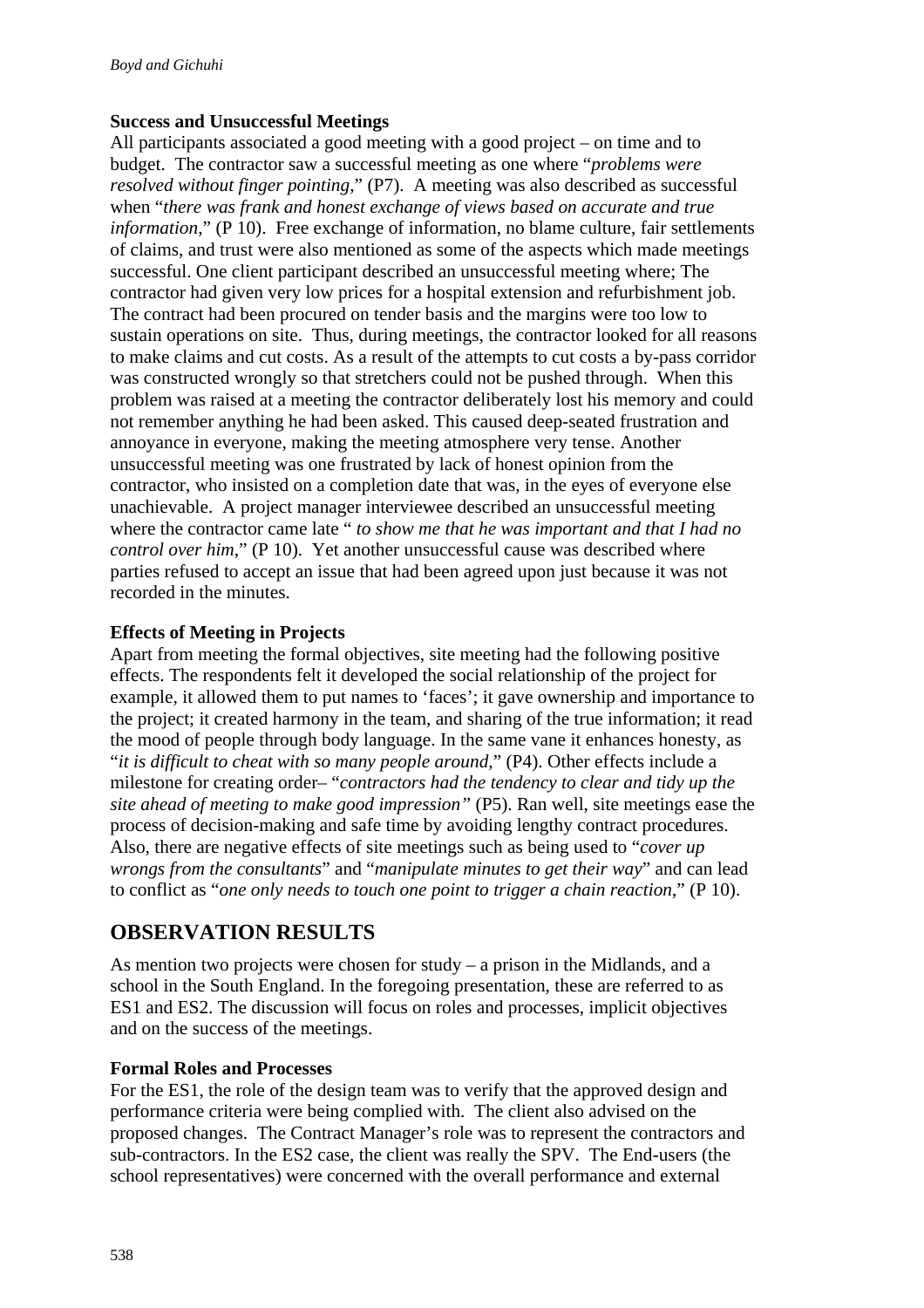matters such as environmental and safety issues. In the ES1, the Client's Project manager chaired the meeting and took minutes. The Clerk of Works (COW) gave progress report and commented on the contractor's report for collaboration or refutation. The sub-contractors were not invited to the meeting and instead the construction manager (CM) gave their reports. Apart from the Clerk of Works and the CM, the other participants joined the meeting at different times when their issues came up for discussion but left soon after giving their reports. By the time the meeting was ending two hours later, only the PM, COW, CM, and I remained in the meeting room. The contract was in its  $20<sup>th</sup>$  out of 54 weeks, and most of the design coordination issues had been resolved. Regarding the confirmation of progress, no inspection was held but instead, the meeting relied on the photographic images attached as part of the contractor's progress report. This had become a tradition for that site, "unless when there was an issue that required physical inspection" (Project Manager). The photos showed all the building elevations and the state of finishes, installations and external works. Regular marking on the approved works programme showed the actual state of work. Where any item appeared delayed the client team raised concern and sought assurances that the delayed item would not affect the overall programme. On the exchange of information, the contractor took the meeting through a list of queries, approval submissions, and the answers received. Where client's decision was required, the project manager made notes promising to reply 'within a week'. And on Health & Safety, the contractor reported on all incidences and accidents that had occurred since the previous meeting, and any improvements made towards alleviation. The meeting also discussed preventive measures in situations where accidents looked likely. In the ES2, the Contractor's Project Manager chaired the meeting on behalf of the client, but an assistant recorded the minutes. The meeting took place at the site offices every last Tuesday of the month. It was supposed to be preceded by a site inspection, giving the client team an opportunity to view the progress of works and approve samples. Although there were many issues discussed at the meeting, the H  $\&$  S aspect took centre stage. The planning supervisor had reported that the H &S inspector had visited the site and pointed out that the manual handling of block work was pausing risk to the workers. The pre-cast standard length concrete blocks measured 140mm wide and weighed 19.4 kilograms, a weight the H & S inspector felt exceeded the acceptable limits. The contractor was therefore required to provide design risk analysis for the block work. The contractor in turn blamed the block-work sub-contractor who had been invited specially for the occasion. However, the spotlight soon turned to the designers: architects, and structural engineers to show the alternatives methods that had been considered in the initial design, and why they opted for the heavy blocks. The stated objectives of the two meetings were similar, and set out in the respective agendas attached to the notices calling the meetings. For the progress review in the ES1 case, the main purpose was to go through the minutes, picking up all the matters arising. No inspection was conducted before or after the meeting, and the participants relied on the photographs attached to the contractor's report. The report indicated the actual progress against that projected, showing an overall delay of 4 weeks. The project manager and client team voiced concern with that delay but was satisfied by the contractor's promise to catch up with the programme. The problems in ES1 concerned the delays caused by the client-nominated suppliers of security materials. The contractor saw it as someone else's problem and a solution had to come from the client – either to change the suppliers all extended the contract time. In the ES2 case, the contractor's progress was not a major issue since "the buildings were not required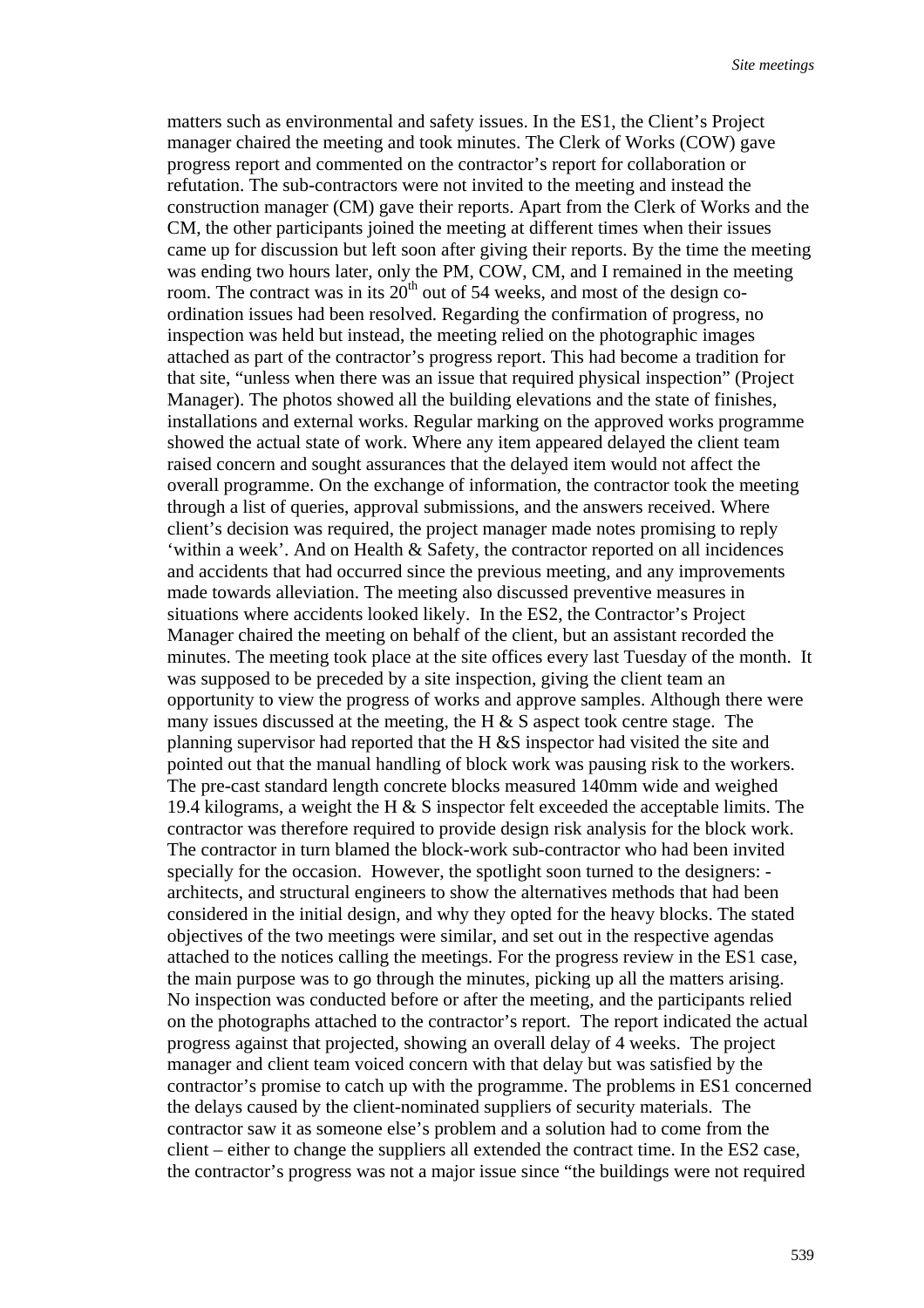before March, 2003 when the users would take possession". In ES2 however, the suppliers were blamed for the delays and told to pull up or get penalized for the delays. The main concern to the client however regarded the compliance for H  $\&$  S, compliance with the education regulations, and the end-environment expected of the project. The other problems were considered as the main contractor's domestic matter not to be discussed in the site meeting.

#### **Implicit Objectives**

There were implicit objectives in the events, which belied the effectiveness of the meetings. In the ES1 case for instance, the CM wanted to impress the PM and had very elaborate and colourful report on progress. In the prison project, the contract manager (CM) had a cordial relationship with the clients' team. He thought the PM was "a nice and co-operative guy." Although the project had been delayed by 4 weeks the CM relied on good relationship to have an extension of time "should the need arise." However, he did not think the time was ripe for such a request since "further delays could occur and he wanted to observe the situation first. Part of the delay, as he saw it, was caused by the specialist suppliers who were almost absolute monopolies on security fittings. Since the client was not willing to accept alternatives, he would be held responsible for the delays caused. Never mind this was a design and build contract. The project manager on the other hand had his own agenda as revealed during the interview after the meeting. He had placed a lot of trust on the CM, he said, and therefore did not want any issues raised in the meeting, which would indicate some laxity on his part to the client. He preferred to deal with 'sensitive matters' privately with the CM. In the ES2 case, the planning supervisor had gone to the meeting wanting to prove that " the consultants had not done enough on  $H \& S$ issues". He wanted to absolve himself from blame for the over weight block, or get a convincing reply to the H  $\&$  S inspectors. Prior to the main meeting the planning supervisor had invited me for a brainstorming session a head of the site meeting, where strategies were laid on how to catch the unsuspecting culprits. The planning supervisor acknowledging his non-technical background know he would not have it easy trying to lay blame on the designers. The brainstorming session was meant to equip him with questions, and counter –replies anticipated from the defensive designers. The stakes were high as the site faced possible threat of closure, due to a fault that nobody had noticed all along. Having realized so even the brainstorming session turned icy. The project manager became defensive and said that all decisions had been dictated to them based on cost cutting. Although the walls could be built of two skins thereby reducing the size and weight of blocks, the suggestion had been found uneconomical, he said. At the meeting, the hidden agenda soon surfaced when the issue of block sizes was brought up, almost paralysing the deliberations.

#### **Success of the Meetings**

At the end of the ES1 site meeting, the PM praised the contractors for "their cooperation, which had made the project a success." In a short interview with the CM, shortly after the meeting, he said, "the meeting had been a success because there are no hidden agendas, and everything is discussed in the open." The framework agreement had created a special relationship with the client, making the contractor feel part of the client's objectives. In the ES1 case, the CM felt the meeting had "given the project a new breath of life since main issues had been discussed and friendship between the team members cemented." The client team was "co-operative and had approved most of the samples." The PM felt "in control of the project." "The client,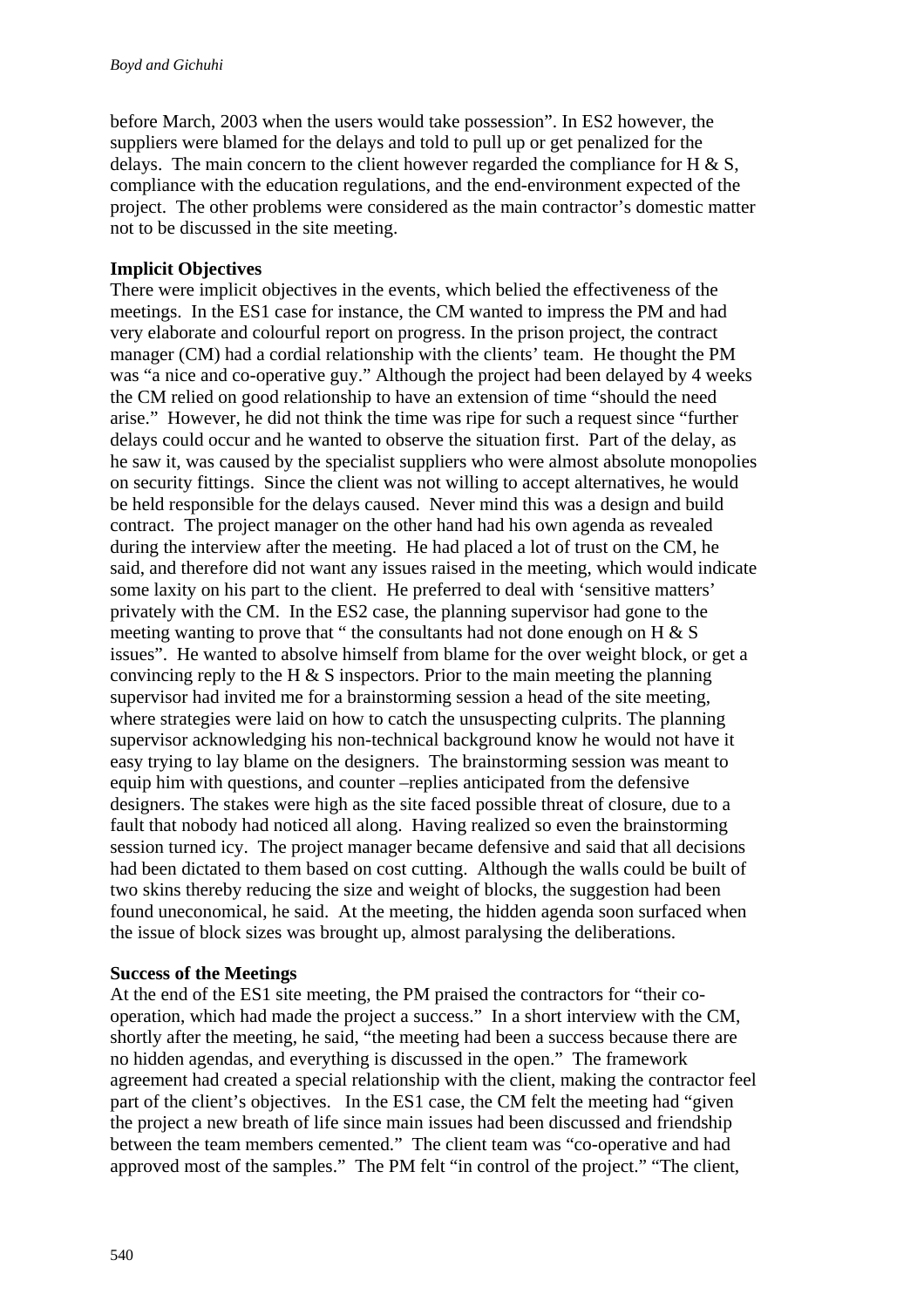said the PM, "was happy with the project and appeared ready to play with the team." After the meeting, all participants in ES1 turned up for the snacks as they exchanged jokes on prison life. In the ES2 case however, the meeting was, according to the Planning Supervisor (PS), not successful since "everyone had taken positions in the problems, and defended the indefensible." The design manager did not seem to take it well when asked to show how "the acoustic aspects contradicted the H & S regulations." "Do not pretend to be a soundproofing expert, because you will fail" he replied. When interviewed after the meeting the PS said he was unhappy with the meeting because "nobody was taking the H&S seriously enough." The technical people-Architect, Design Managers, and Engineers, had "refused to co-operate on the Construction Design Management (CDM) Regulations whenever they touched on their role in the project." The Architect also felt the meeting was not successful but because "Instead of resolving the real issues of the project, the meeting had turned vindictive, making everyone defensive". In the ES2 case, some participants took their snacks and drifted into small groups in the site offices, while some left immediately. The inspection scheduled to take place after the meeting did not take place.

## **DISCUSSION**

One of the main objectives of site meetings is facilitation of good flow of information to enable decision-making. This communication is conducted through both formal and informal systems. Although site meetings are often set on a formal approach aimed at achieving the stated objectives as shown on the agenda, the implicit objectives (hidden agendas, mistrust, suspicions, and power struggle) affect the relationships, enhancing or obstructing the effectiveness of site meetings. In reality however, the implicit objectives, are generated by the uncertainties, interdependency and fragmentation inherent characteristics of the construction industry. The sequence of operation in each phase of a construction project was found to follow a pattern where the information is analysed, synthesized, and evaluated. This implied that the flow of information was only in one direction, a highly unacceptable scenario for the interdependent project sub-systems. The site meetings played a major role in redirecting the flow of information as feedback across the various players. As a project moved closer to the construction stages, and the relative positions of financial responsibility and interests got set among the parties, problem of roles, inconsistencies in documentation and variations come to the fore, creating an anxiety towards honest communication. All these problems surface in site meetings, which act as the first court to resolve the implications of information, be it in provision, lack of it, or conflict. The outcome depended largely on how site meetings handled the issues in question, ant its records. The records of meetings become prima-facie evidence for what was agreed. Although there were divergent views on the process and conduct of site meetings, the evidence from the interviews and event studies indicated their role in the project as irreplaceable. Members of the construction industry – clients, designers, contractors and project managers, revealed that above everything else, site meetings played an important role in handling uncertainty. This may explain their resilience even as the construction procurement underwent rapid changes and innovations. The two event studies on a D&B and PFI projects each showed the dominant role played by the site meeting in the management of the project process. The objectives stated on the agendas were found to be only the tip of the iceberg, as the implicit objectives, hidden agendas, and power come to the fore, influencing not only the results of the meeting, but also the success of the project.